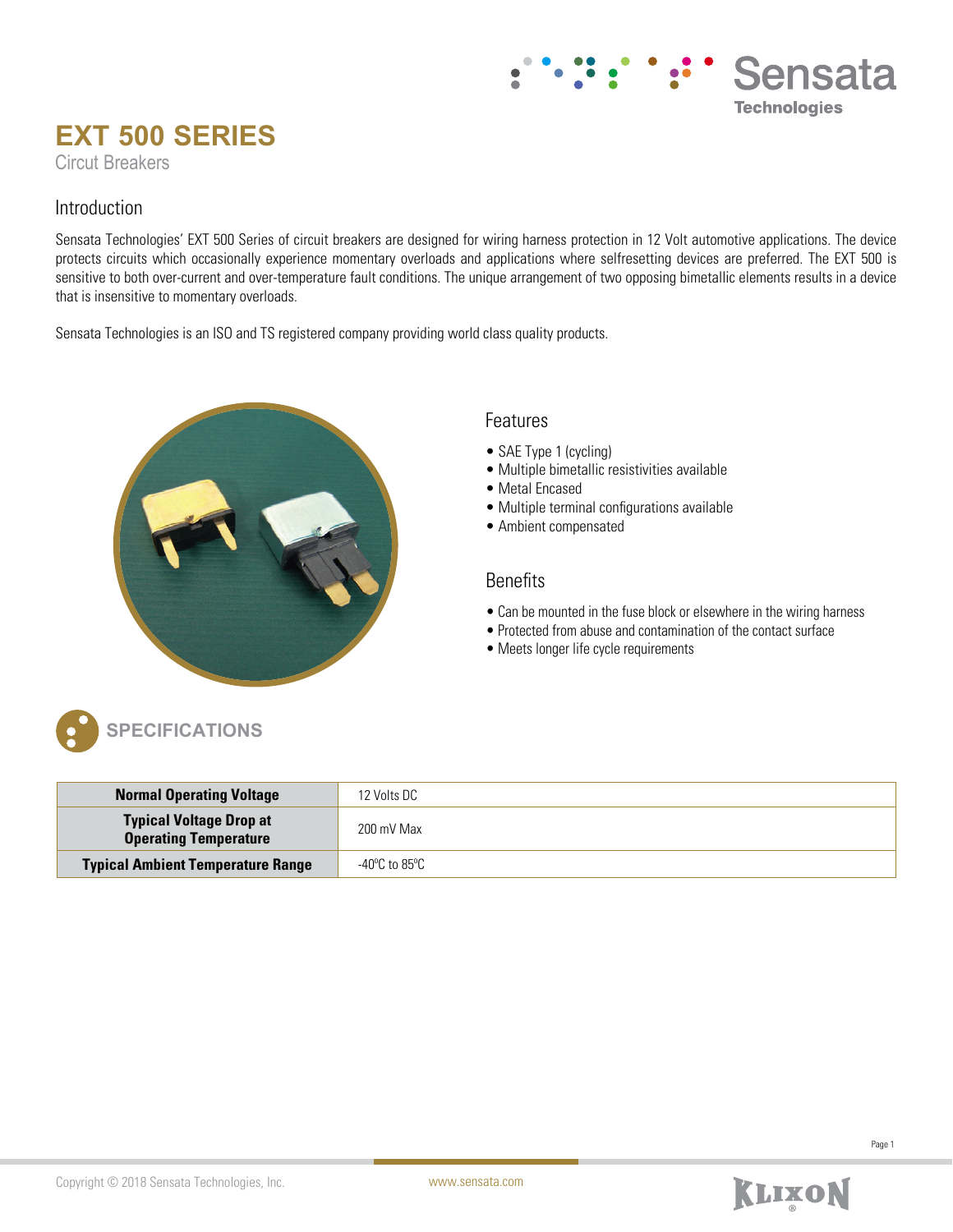## Curves

These curves are to be used only as a guide in selecting a protector for a particular application. Factors such as distance from the heat source and the method of mounting should be considered in selecting a protector. Final trip times are dependent upon terminal configuration and mounting in the application.